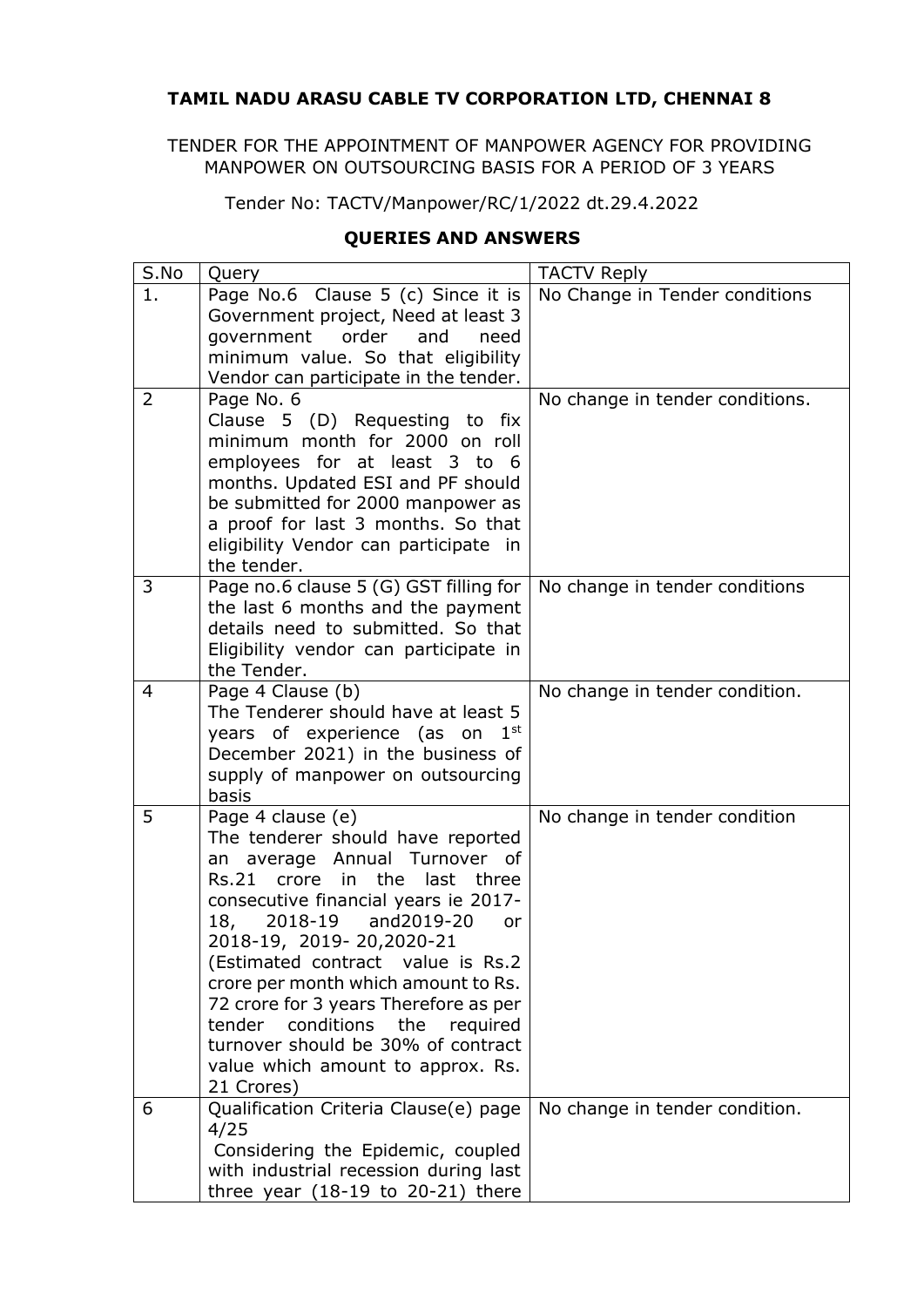|                | was no growth in the industrial<br>section. Hence it is requested that<br>the average annual turnover for the<br>last three years (FY 17-18 to FY 19-<br>20) or (FY 2018-19 to FY 2020-21)<br>from 10 crore may kindly be reduced<br>to 3 crore.                                                                                                                                                                                                                                                                                                                                                             |                                                                                                                                                                                                                                                                                                                                                                                    |
|----------------|--------------------------------------------------------------------------------------------------------------------------------------------------------------------------------------------------------------------------------------------------------------------------------------------------------------------------------------------------------------------------------------------------------------------------------------------------------------------------------------------------------------------------------------------------------------------------------------------------------------|------------------------------------------------------------------------------------------------------------------------------------------------------------------------------------------------------------------------------------------------------------------------------------------------------------------------------------------------------------------------------------|
| $\overline{7}$ | Qualification Criteria clause (d) page<br>4/25<br>It is a known fact that big Corporate<br>Sectors only can maintain a pay roll<br>of 2000 persons regularly for 3 years<br>and more during the last three years<br>which was ruined due to prolonged<br>Epidemic and industrial recession.<br>Considering small Entrepreneurs and<br>MSMEs, it is requested that this<br>condition may kindly be modified as<br>" Bidder who wins the Tender as L1"<br>ie L1 has to submit the required pay<br>roll for 2000 persons<br>or<br>1600<br>persons, as the case may be while<br>claiming his first bill payment. | No change in tender condition.                                                                                                                                                                                                                                                                                                                                                     |
| 8              | It is requested that more consortium<br>partner may kindly be permitted to<br>complete the project meticulously in<br>the<br><b>Technical</b><br>order<br>to<br>share<br>Expertise with Veterens<br>and<br>to<br>source the required man power.                                                                                                                                                                                                                                                                                                                                                              | No change in tender condition.                                                                                                                                                                                                                                                                                                                                                     |
| 9              | Nadu<br>per the<br>Tamil<br>Tender<br>As<br>Transparency act EMD is exempted<br>to those who have registered under<br>MSME. Since we are registered<br>under MSME kindly accept our MSME<br>copy and excempt the same                                                                                                                                                                                                                                                                                                                                                                                        | Exemption<br>specified<br>as<br>in<br>Clause.14<br>of<br>Tamil<br>Nadu<br>Transparency in<br>Tender<br>Rules,<br>2000 and eligibility of exemption<br>will examined by TACTV and if they<br>meet the conditions, tender will be<br>accepted. If it fails to<br>meet<br>conditions, the tender will<br>be<br>considered to have been submitted<br>without EMD and will be rejected. |
| 10             | The minimum salary of Rs.9723 for<br>only data entry Operators or for all<br>manpower you have mentioned in<br>the scope of work please clarify                                                                                                                                                                                                                                                                                                                                                                                                                                                              | It is only indicative for the post of<br>Data Entry Operators. The exact<br>no.of persons required postwise<br>and their Salary will be informed at<br>notification<br>the<br>time<br>of<br>οf<br>requirement <i>i.e.</i> while placing the<br>work order.                                                                                                                         |
| 11             | The salary for the operator is fixed if<br>the operator made an error the<br>penalty will deducted from<br>the<br>operator salary or deducted from<br>firm's margin please clarify.                                                                                                                                                                                                                                                                                                                                                                                                                          | Refer. Clause.22 $(c)$ of the tender<br>document. ( to be borne by the<br>tenderer)                                                                                                                                                                                                                                                                                                |
| 12             | Kindly award the tender to atleast 5<br>or 6 contractor. It will be easy tto<br>handly and check each contractors                                                                                                                                                                                                                                                                                                                                                                                                                                                                                            | TACTV will<br>decide<br>based<br>on.<br>requirement (Refer clause 17© of<br>the tender)                                                                                                                                                                                                                                                                                            |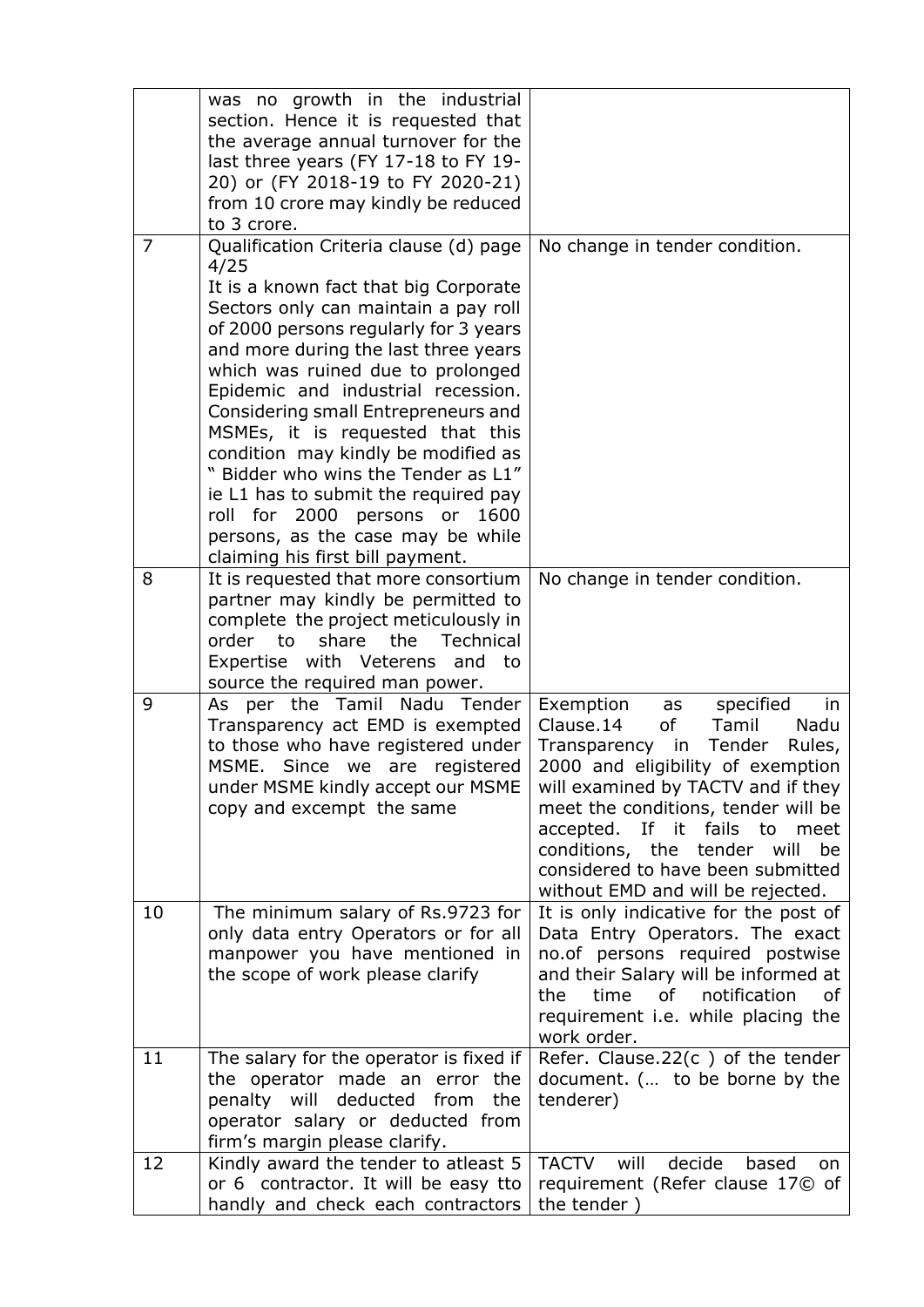|    | individual performance how they are<br>deploying manpower<br>salary<br>disbursed PF ESI GST payment on<br>time or not.                                                                                                                                                                  |                                                                                                                                                                                                                                                                                                                              |
|----|-----------------------------------------------------------------------------------------------------------------------------------------------------------------------------------------------------------------------------------------------------------------------------------------|------------------------------------------------------------------------------------------------------------------------------------------------------------------------------------------------------------------------------------------------------------------------------------------------------------------------------|
| 13 | Kindly fix minimum duration at least<br>3 to 6 month 2000 on roll I request<br>to provide the updated ESI and PF<br>the past 3 months<br>for<br>to<br>confirmation<br>of the control<br>manpower<br>deployment.                                                                         | No change in tender condition.                                                                                                                                                                                                                                                                                               |
| 14 | Since it is govt project need at least<br>3 govt order and need to fix<br>minimum employee of 500 or 1000<br>for eligibility and also need to<br>successfully completed one year for<br>minimum<br>one<br>government<br>workorder and need to submit<br>performance report for the same | No change in tender condition.                                                                                                                                                                                                                                                                                               |
| 15 | Need to submit positive net worth for<br>the last 5 years along with turn over                                                                                                                                                                                                          | No change in tender condition.                                                                                                                                                                                                                                                                                               |
| 16 | Request you to kindly reduce the<br>EMD amount to 5 lacs.                                                                                                                                                                                                                               | No change in the tender condition<br>of EMD Rs.10 lakhs.                                                                                                                                                                                                                                                                     |
| 17 | Page 3 point 3 Please give complete<br>breakup to enable us to quote with<br>PF and ESI breakup                                                                                                                                                                                         | Break up for the indicative post of<br>DEO should be given by the<br>tenderer as per Annexure-VIII.                                                                                                                                                                                                                          |
| 18 | Please let us know whether the order<br>will be given to one contractor or<br>split and given to more than one<br>contractor if so how many agencies.<br>If so for how many manpower you<br>will give for each agency                                                                   | TACTV will<br>decide<br>based<br>on.<br>requirement (Refer clause 17© of<br>the tender)                                                                                                                                                                                                                                      |
| 19 | Page 8 point 14 Normally the validity<br>period for 90 days only please<br>consider the same                                                                                                                                                                                            | No change in tender condition of<br>validity period of 180 days specified<br>in Clause.14.                                                                                                                                                                                                                                   |
| 20 | Page 9 Point 18 Payment of SD we<br>require at least 3 to 4 weeks instead<br>of with in 5 days since the amount<br>is big                                                                                                                                                               | Since the selected Agency has to<br>deploy the manpower within 15<br>days as per clause $2 \circledcirc$ of the<br>tender and since it is an ongoing<br>project, time is the essence of<br>contract and hence no change in<br>subsmit<br>time to<br>Security<br>the<br>deposit within 5 days from date of<br>receipt of LoA. |
| 21 | 10<br>20<br>Page<br>point<br>have<br>you<br>mentioned the rate are inclusive of<br>PF and ESI. No wage break up in the<br>document for post you called for.                                                                                                                             | Break up for the indicative post of<br>DEO should be given<br>by the<br>tenderer as per Annexure-VIII.                                                                                                                                                                                                                       |
| 22 | Page no.11 point 22 Minimum time<br>required to deploy the required<br>manpower is 60 to 90 days on<br>periodic basis according to the post.                                                                                                                                            | Since it is an ongoing project, time<br>is the essence of contract and<br>hence no change in the time to<br>deploy the manpower within 15                                                                                                                                                                                    |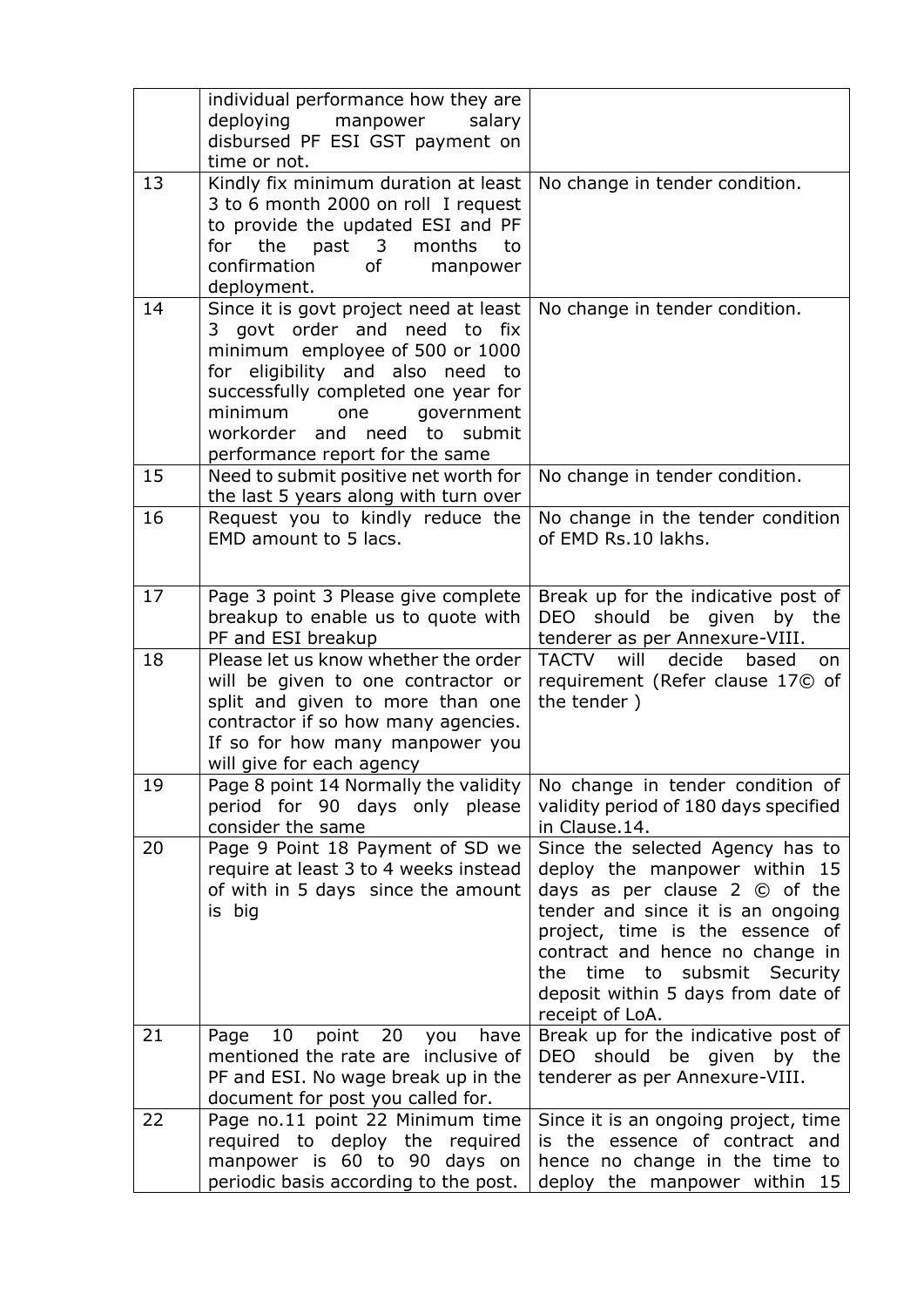|    |                                                                                                                                                                                                                                                                                                                                                        | days as per clause $2 \circledcirc$ of the<br>tender                                                                                                                                                                                                                                            |
|----|--------------------------------------------------------------------------------------------------------------------------------------------------------------------------------------------------------------------------------------------------------------------------------------------------------------------------------------------------------|-------------------------------------------------------------------------------------------------------------------------------------------------------------------------------------------------------------------------------------------------------------------------------------------------|
| 23 | Page no.13 point no.21<br>Mentioned the Agency<br>should<br>reimburse to TACTV the cash benefit<br>received under Atmanirbhar Bharat<br>Rozgar Yojana Scheme with provide<br>subsidy for the PF contribution for<br>adding<br>employees<br>new<br>to<br>establishments registered with the<br>EPFP but this ABRY scheme expired<br>as an 31 March 2022 | This clause is applicable only if the<br>ABRY scheme is in force.                                                                                                                                                                                                                               |
|    | Page 21 Annexure VII<br>you have<br>asked for wages breakup to be filled<br>but not mentioned with GO to be<br>followed nor you have not given in<br>the document                                                                                                                                                                                      | Tamil Nadu Government G.O.                                                                                                                                                                                                                                                                      |
| 24 | Please reduce no of employee                                                                                                                                                                                                                                                                                                                           | No change in tender condition                                                                                                                                                                                                                                                                   |
| 25 | Reduce the amount from 10 crore                                                                                                                                                                                                                                                                                                                        | No change in tender condition                                                                                                                                                                                                                                                                   |
| 26 | Existing employees can be taken or<br>not.                                                                                                                                                                                                                                                                                                             | It is to be decided by the successful<br>bidder.                                                                                                                                                                                                                                                |
| 27 | Page no.23 Annexure X<br>Prebid service charges consider the<br>minimum service charges at least for<br>TDS 2 % because some of the<br>Government organization also they<br>have fixed minimum percentage.                                                                                                                                             | No change in tender condition                                                                                                                                                                                                                                                                   |
| 28 | Page No.4 5 (a) Qualification Criteria<br>What proof should be given for<br>Proprietorship concern.                                                                                                                                                                                                                                                    | 5(1)(ii) of Tender<br>Refer clause<br>document.                                                                                                                                                                                                                                                 |
| 29 | 5 D Kindly for duration minimum $3 -$ No change in tender condition<br>6 month for 2000 roll confirmation<br>with PF & ESI deployment should be<br>supplied by participant                                                                                                                                                                             |                                                                                                                                                                                                                                                                                                 |
| 30 | 5 C Minimum 3 Government order<br>need to fix as it is for government<br>order                                                                                                                                                                                                                                                                         | No change in Tender condition of 1<br>Government organisation and 1<br>private organisation.                                                                                                                                                                                                    |
| 31 | 5 E Need to submit positive pregit<br>report for last 5 years                                                                                                                                                                                                                                                                                          | Not applicable.                                                                                                                                                                                                                                                                                 |
| 32 | Request to reduce the EMD portion                                                                                                                                                                                                                                                                                                                      | No change in Tender EMD condition<br>of Rs.10 lakhs.                                                                                                                                                                                                                                            |
| 33 | Consider the Turn Over for 10 Crores<br>to less amount                                                                                                                                                                                                                                                                                                 | No change in tender condition of<br>turnover of Rs.10 crore.                                                                                                                                                                                                                                    |
| 34 | EMD Exemption (NSIC of MSME) can<br>be accepted                                                                                                                                                                                                                                                                                                        | Exemption as specified<br>in<br>Clause.14<br>of<br>Tamil<br>Nadu<br>Transparency in Tender<br>Rules,<br>2000 and eligibility of exemption<br>will examined by TACTV and if they<br>meet the conditions, tender will be<br>accepted. If it fails to<br>meet<br>conditions, the tender will<br>be |